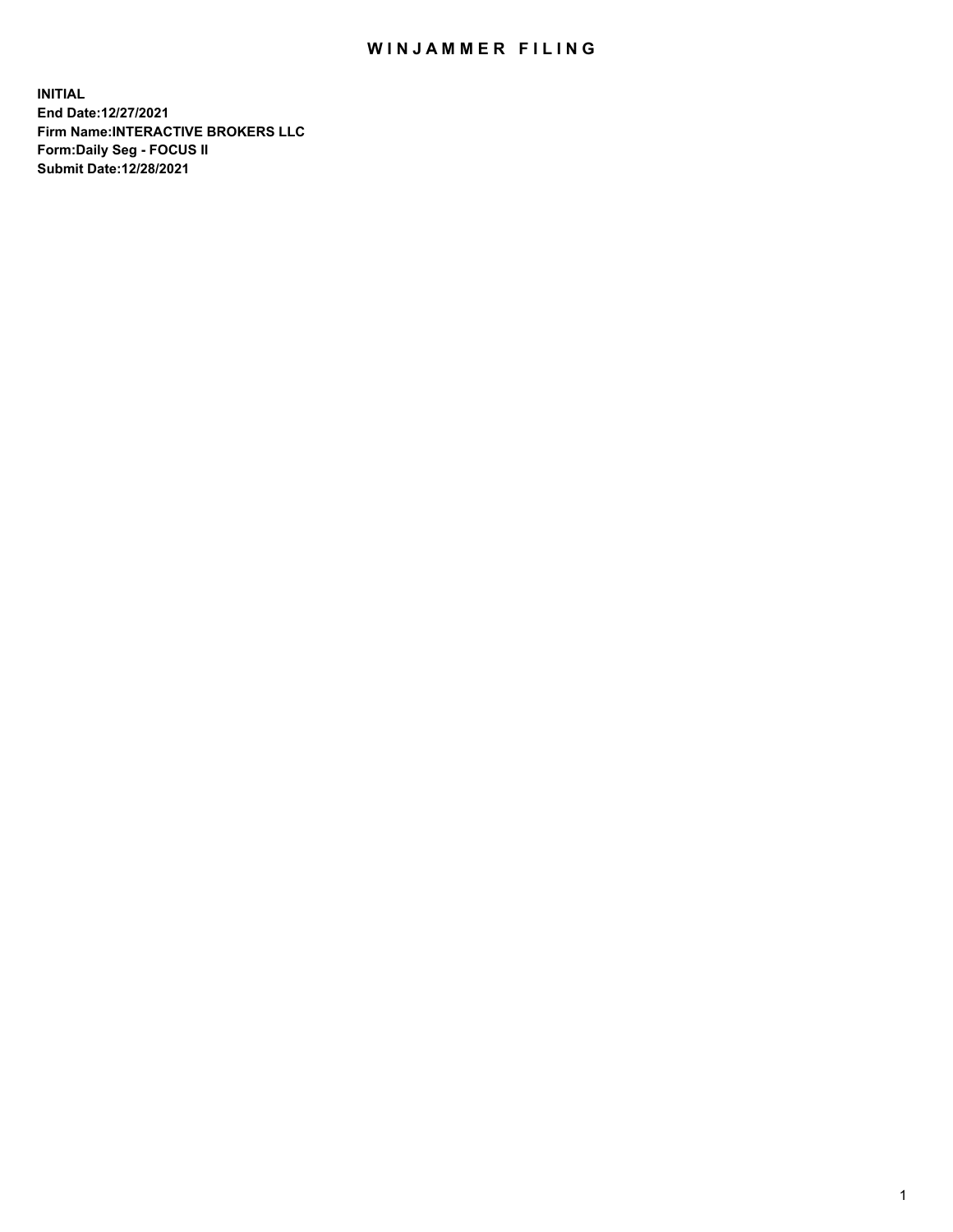**INITIAL End Date:12/27/2021 Firm Name:INTERACTIVE BROKERS LLC Form:Daily Seg - FOCUS II Submit Date:12/28/2021 Daily Segregation - Cover Page**

| Name of Company                                                                                                                                                                                                                                                                                                                | <b>INTERACTIVE BROKERS LLC</b>                                                                           |
|--------------------------------------------------------------------------------------------------------------------------------------------------------------------------------------------------------------------------------------------------------------------------------------------------------------------------------|----------------------------------------------------------------------------------------------------------|
| <b>Contact Name</b>                                                                                                                                                                                                                                                                                                            | James Menicucci                                                                                          |
| <b>Contact Phone Number</b>                                                                                                                                                                                                                                                                                                    | 203-618-8085                                                                                             |
| <b>Contact Email Address</b>                                                                                                                                                                                                                                                                                                   | jmenicucci@interactivebrokers.c<br>om                                                                    |
| FCM's Customer Segregated Funds Residual Interest Target (choose one):<br>a. Minimum dollar amount: ; or<br>b. Minimum percentage of customer segregated funds required:%; or<br>c. Dollar amount range between: and; or<br>d. Percentage range of customer segregated funds required between:% and%.                          | <u>0</u><br>$\overline{\mathbf{0}}$<br>155,000,000 245,000,000<br>0 <sub>0</sub>                         |
| FCM's Customer Secured Amount Funds Residual Interest Target (choose one):<br>a. Minimum dollar amount: ; or<br>b. Minimum percentage of customer secured funds required:%; or<br>c. Dollar amount range between: and; or<br>d. Percentage range of customer secured funds required between:% and%.                            | <u>0</u><br>$\overline{\mathbf{0}}$<br>80,000,000 120,000,000<br><u>00</u>                               |
| FCM's Cleared Swaps Customer Collateral Residual Interest Target (choose one):<br>a. Minimum dollar amount: ; or<br>b. Minimum percentage of cleared swaps customer collateral required:% ; or<br>c. Dollar amount range between: and; or<br>d. Percentage range of cleared swaps customer collateral required between:% and%. | $\overline{\mathbf{0}}$<br>$\underline{\mathbf{0}}$<br>$\underline{0}$ $\underline{0}$<br>0 <sub>0</sub> |

Attach supporting documents CH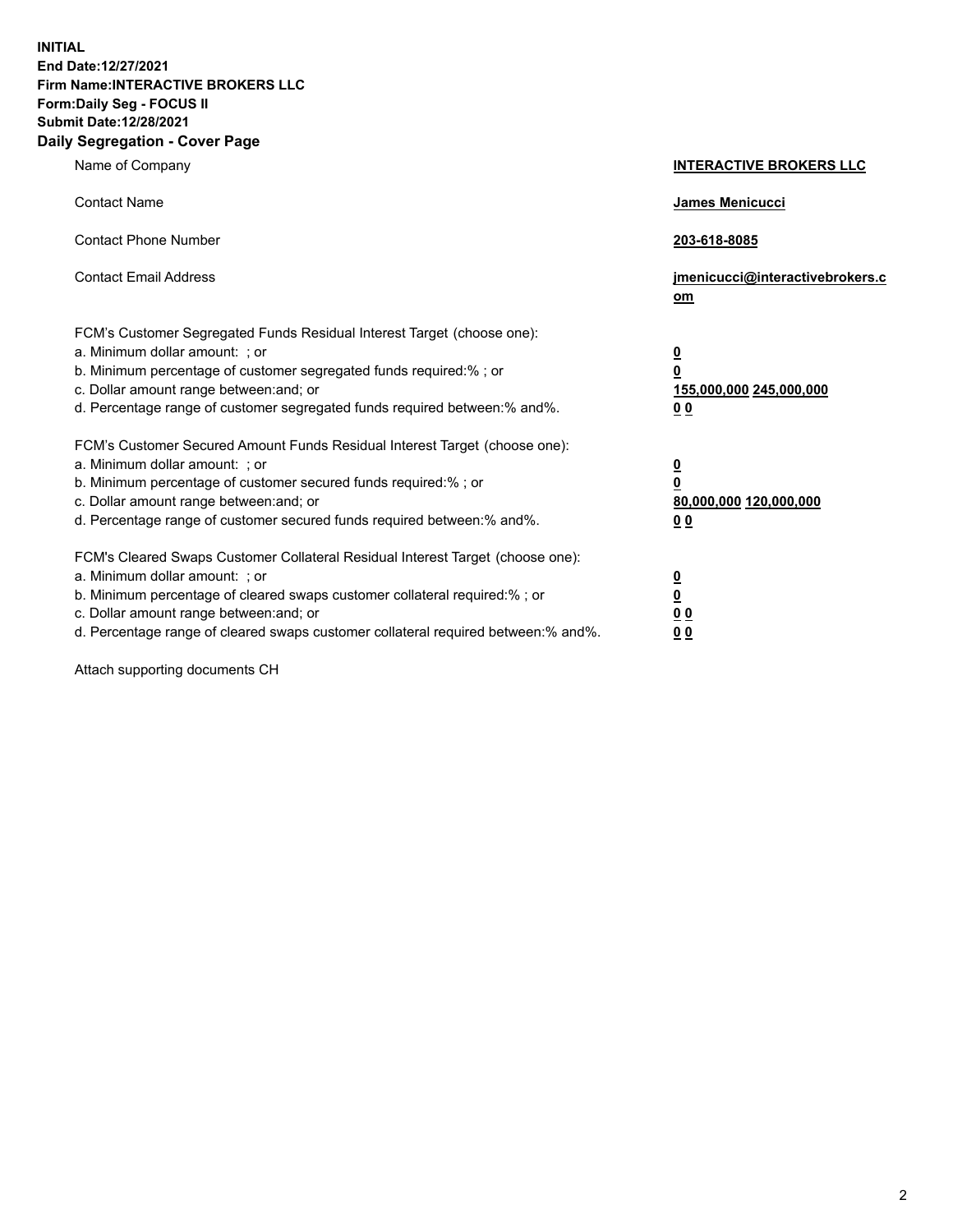## **INITIAL End Date:12/27/2021 Firm Name:INTERACTIVE BROKERS LLC Form:Daily Seg - FOCUS II Submit Date:12/28/2021**

|     | <b>Daily Segregation - Secured Amounts</b>                                                  |                                  |
|-----|---------------------------------------------------------------------------------------------|----------------------------------|
|     | Foreign Futures and Foreign Options Secured Amounts                                         |                                  |
|     | Amount required to be set aside pursuant to law, rule or regulation of a foreign            | $0$ [7305]                       |
|     | government or a rule of a self-regulatory organization authorized thereunder                |                                  |
| 1.  | Net ledger balance - Foreign Futures and Foreign Option Trading - All Customers             |                                  |
|     | A. Cash                                                                                     | 489,045,238 [7315]               |
|     | B. Securities (at market)                                                                   | $0$ [7317]                       |
| 2.  | Net unrealized profit (loss) in open futures contracts traded on a foreign board of trade   | 6,040,110 [7325]                 |
| 3.  | Exchange traded options                                                                     |                                  |
|     | a. Market value of open option contracts purchased on a foreign board of trade              | 119,996 [7335]                   |
|     | b. Market value of open contracts granted (sold) on a foreign board of trade                | <b>4,496</b> [7337]              |
| 4.  | Net equity (deficit) (add lines 1. 2. and 3.)                                               | 495,200,848 [7345]               |
| 5.  | Account liquidating to a deficit and account with a debit balances - gross amount           | 3,418 [7351]                     |
|     | Less: amount offset by customer owned securities                                            | 0 [7352] 3,418 [7354]            |
| 6.  | Amount required to be set aside as the secured amount - Net Liquidating Equity              | 495,204,266 [7355]               |
|     | Method (add lines 4 and 5)                                                                  |                                  |
| 7.  | Greater of amount required to be set aside pursuant to foreign jurisdiction (above) or line | 495,204,266 [7360]               |
|     | 6.                                                                                          |                                  |
|     | FUNDS DEPOSITED IN SEPARATE REGULATION 30.7 ACCOUNTS                                        |                                  |
| 1.  | Cash in banks                                                                               |                                  |
|     | A. Banks located in the United States                                                       | 84,229,290 [7500]                |
|     | B. Other banks qualified under Regulation 30.7                                              | 0 [7520] 84,229,290 [7530]       |
| 2.  | Securities                                                                                  |                                  |
|     | A. In safekeeping with banks located in the United States                                   | 250,270,500 [7540]               |
|     | B. In safekeeping with other banks qualified under Regulation 30.7                          | 0 [7560] 250,270,500 [7570]      |
| 3.  | Equities with registered futures commission merchants                                       |                                  |
|     | A. Cash                                                                                     | $0$ [7580]                       |
|     | <b>B.</b> Securities                                                                        | <u>0</u> [7590]                  |
|     | C. Unrealized gain (loss) on open futures contracts                                         | $0$ [7600]                       |
|     | D. Value of long option contracts                                                           | <u>0</u> [7610]                  |
|     | E. Value of short option contracts                                                          | 0 [7615] 0 [7620]                |
| 4.  | Amounts held by clearing organizations of foreign boards of trade                           |                                  |
|     | A. Cash                                                                                     | $0$ [7640]                       |
|     | <b>B.</b> Securities                                                                        | $0$ [7650]                       |
|     | C. Amount due to (from) clearing organization - daily variation                             | $0$ [7660]                       |
|     | D. Value of long option contracts                                                           | $0$ [7670]                       |
|     | E. Value of short option contracts                                                          | 0 [7675] 0 [7680]                |
| 5.  | Amounts held by members of foreign boards of trade                                          |                                  |
|     | A. Cash                                                                                     | 281,398,887 [7700]               |
|     | <b>B.</b> Securities                                                                        | $0$ [7710]                       |
|     | C. Unrealized gain (loss) on open futures contracts                                         | 6,445,930 [7720]                 |
|     | D. Value of long option contracts                                                           | 119,996 [7730]                   |
|     | E. Value of short option contracts                                                          | -4,496 [7735] 287,960,317 [7740] |
| 6.  | Amounts with other depositories designated by a foreign board of trade                      | $0$ [7760]                       |
| 7.  | Segregated funds on hand                                                                    | $0$ [7765]                       |
| 8.  | Total funds in separate section 30.7 accounts                                               | 622,460,107 [7770]               |
| 9.  | Excess (deficiency) Set Aside for Secured Amount (subtract line 7 Secured Statement         | 127,255,841 [7380]               |
| 10. | Page 1 from Line 8)                                                                         |                                  |
| 11. | Management Target Amount for Excess funds in separate section 30.7 accounts                 | 80,000,000 [7780]                |
|     | Excess (deficiency) funds in separate 30.7 accounts over (under) Management Target          | 47,255,841 [7785]                |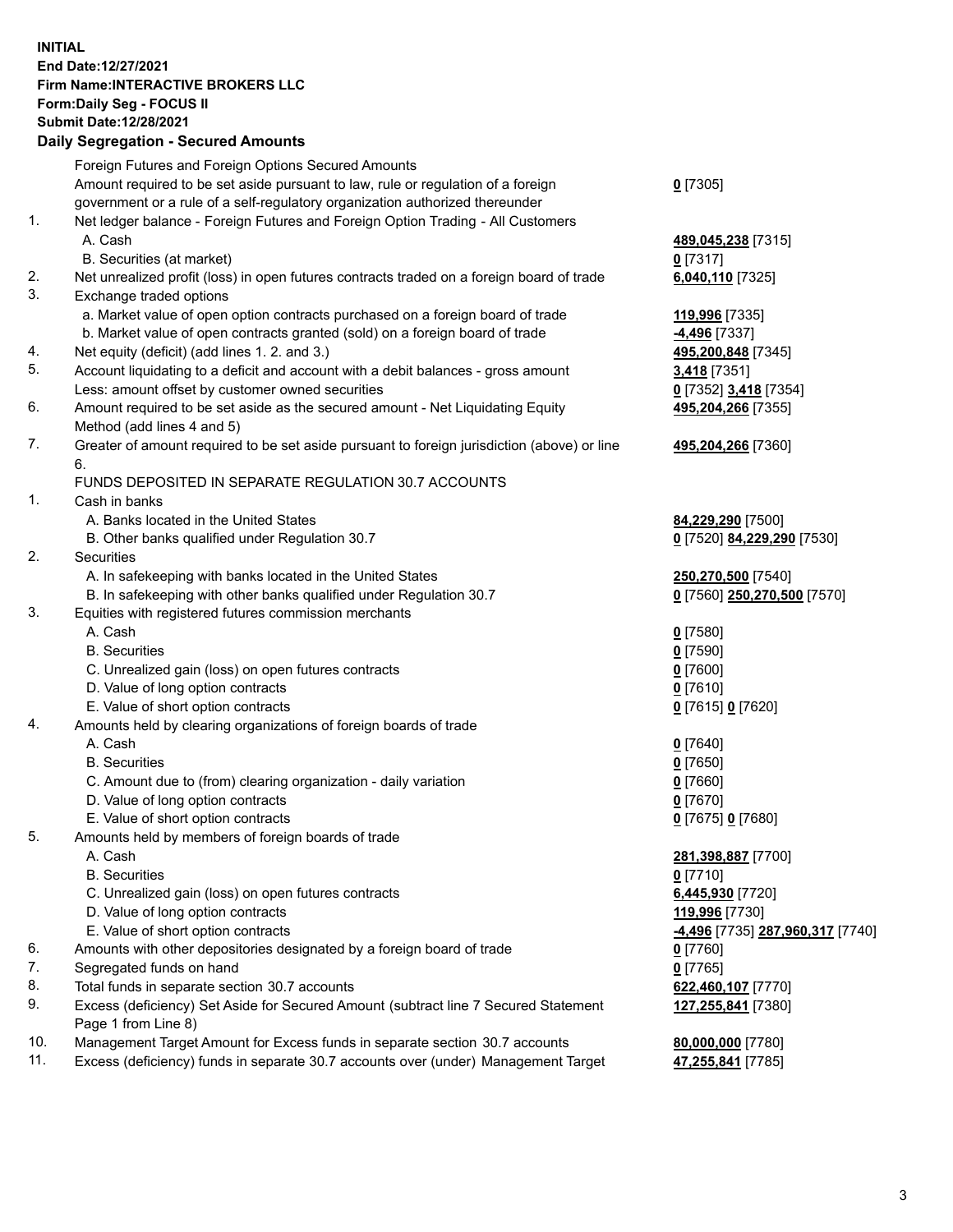**INITIAL End Date:12/27/2021 Firm Name:INTERACTIVE BROKERS LLC Form:Daily Seg - FOCUS II Submit Date:12/28/2021 Daily Segregation - Segregation Statement** SEGREGATION REQUIREMENTS(Section 4d(2) of the CEAct) 1. Net ledger balance A. Cash **7,514,589,947** [7010] B. Securities (at market) **0** [7020] 2. Net unrealized profit (loss) in open futures contracts traded on a contract market **163,765,442** [7030] 3. Exchange traded options A. Add market value of open option contracts purchased on a contract market **530,754,000** [7032] B. Deduct market value of open option contracts granted (sold) on a contract market **-428,748,936** [7033] 4. Net equity (deficit) (add lines 1, 2 and 3) **7,780,360,453** [7040] 5. Accounts liquidating to a deficit and accounts with debit balances - gross amount **1,041,164** [7045] Less: amount offset by customer securities **0** [7047] **1,041,164** [7050] 6. Amount required to be segregated (add lines 4 and 5) **7,781,401,617** [7060] FUNDS IN SEGREGATED ACCOUNTS 7. Deposited in segregated funds bank accounts A. Cash **1,468,483,012** [7070] B. Securities representing investments of customers' funds (at market) **4,131,090,130** [7080] C. Securities held for particular customers or option customers in lieu of cash (at market) **0** [7090] 8. Margins on deposit with derivatives clearing organizations of contract markets A. Cash **1,986,735,837** [7100] B. Securities representing investments of customers' funds (at market) **340,870,183** [7110] C. Securities held for particular customers or option customers in lieu of cash (at market) **0** [7120] 9. Net settlement from (to) derivatives clearing organizations of contract markets **19,068,570** [7130] 10. Exchange traded options A. Value of open long option contracts **530,754,000** [7132] B. Value of open short option contracts **-428,748,936** [7133] 11. Net equities with other FCMs A. Net liquidating equity **0** [7140] B. Securities representing investments of customers' funds (at market) **0** [7160] C. Securities held for particular customers or option customers in lieu of cash (at market) **0** [7170] 12. Segregated funds on hand **0** [7150] 13. Total amount in segregation (add lines 7 through 12) **8,048,252,796** [7180] 14. Excess (deficiency) funds in segregation (subtract line 6 from line 13) **266,851,179** [7190] 15. Management Target Amount for Excess funds in segregation **155,000,000** [7194] 16. Excess (deficiency) funds in segregation over (under) Management Target Amount **111,851,179** [7198]

Excess